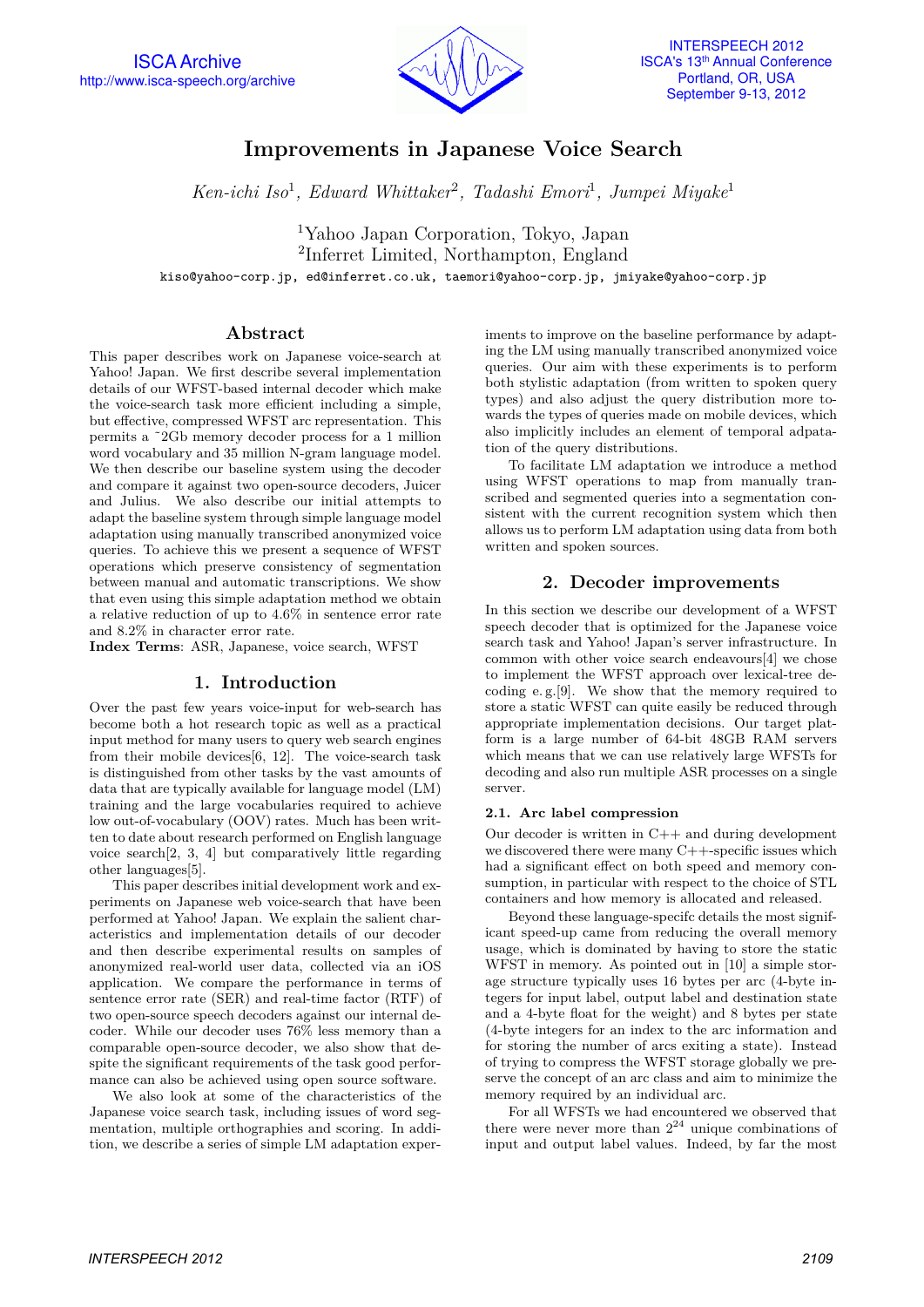frequent input/output pair has epsilons as labels. Epsilons on either input or output label also dominate the most frequent pairs. While the total possible combinations is bounded by the product of the vocabulary size and number of physical triphones most of these never occur in practice. Consequently, storing only the index lookup allows us to represent the input/output label combination using 3 bytes.

#### **2.2. Arc weight compression**

Moreover, in a range of experiments on the voice-search task we found that quantizing arc weights down to 6 bits produced no change in SER. For convenience, we chose to use 8 bits for quantization thus allowing us to pack into a 4-byte integer a 1-byte index (into the quantized 4-byte floating-point value) together with a 3-byte index to the input and output labels as shown in Fig. 1. Unpacking requires only trivial and fast bit-shifting and masking operations. The 4-byte type storing the destination state is left as-is for a total 8-byte structure, which is also appropriate for the 64-bit machines we are designing for. The WFST state structure is left unaltered to use 8 bytes



Figure 1: Compressed WFST arc class representation.

Alternative implementations such as those described in [10] can give greater reductions in memory use but at the expense of far greater complexity in terms of decoder implementation and WFST construction. We intentionally chose this compromise between performance and complexity.

Our static recognition network is a standard integrated phone-level WFST *R* constructed in the log semiring from *C* the context-dependency transducer, *L* the lexicon, and *G* the LM, and we use the silence transducer *T* given in Fig. 4 of [14] for silence modelling. Juicer[8] is used for building the component transducers and OpenFST[7] for the following WFST operations on them:

$$
R = \pi(eps(min(det(C \circ det(L \circ min(det(G \circ T)))))) (1)
$$

where *◦* denotes composition, *det* determinization, *min* minimization,  $eps$  epsilon normalization, and  $\pi$  auxiliary symbol removal operations.

# **3. Baseline Experiments**

In this section we describe the data used for training, development and testing our baseline speech recognition system and present a comparison of our internal decoder against two well-known open-source decoders.

## **3.1. Data**

Morphological analysis of Japanese queries is used to segment text into word-like units comprising a surface form attached to one or more phonetic realisations of the surface form, for example:

東京都:トウキョウト and 一本:イッポン where the surface realisation (orthography) of the word is to the left of the ":" and the phonetic realisation, represented using the *katakana* script, is shown to the right of ":". Combining surface and phonetic information in this way has been found to improve accuracy, particularly for recognizing digits and the names of people in context.

For the voice-search task we are fortunate to have access to a large amount of data. Yahoo! Japan is the largest search engine in Japan in terms of users and queries and the anonymized written query stream is available for training LMs. We use a training set (*train*) of 1.7B unique written queries segmented into units as described above. This translates into a total of 7.7B queries or 35B words (including sentence begin and end tokens).

In addition, since Mar. 2011, we have access to large numbers of spoken queries through the Yahoo! Japan iOS search application. 10,000 anonymized spoken utterances collected from this live system in Sept. 2011 are used for development (*dev*) and 10,000 utterances from Jan. 2012 are used for evaluation (*eval*). A further 1.6M spoken transcriptions collected between Mar. 2011 and Sept. 2011 are used for LM adaptation (*adapt*).

## **3.2. Vocabulary and Language model**

We select the top 1M words (query-frequency weighted) from *train* to be the vocabulary. This gives an OOVrate of around 2.5% on *dev*. We generate a 3-gram LM from *train* using an alternative implementation of entropy pruning[11], best described as entropy *growing*. This allows much larger LMs to be grown since all count statistics do not first need to be read into memory. On smaller LMs we have confirmed that growing does not result in any significant differences compared to pruning in terms of both the resulting number of N-grams, perplexity, and SER. Although our entropy growing approach is performed with respect to a Good-Turing smoothed Katz back-off model, we then re-smooth the grown model using absolute discounting. The pruned LM trained on *train* has 21.6M 2-grams and 13.2M 3-grams.

## **3.3. Acoustic model**

Our acoustic model (AM) uses standard 3-state HMMs with 3000 decision-tree clustered context-dependent states with 32 Gaussians per state. Feature vectors are 38-dimension MFCCs (12 MFCC features, and the delta and delta-deltas of power and the MFCCs). Models are gender-independent and trained on 500 hours of anonymized voice queries collected between Mar. 2011 and Sept. 2011 using Maximum Likelihood training followed by Minimum Phone Error discriminative training[13].

## **3.4. Integrated WFST**

Using the vocab, LM and AM described in Sections 3.2 and 3.3 we construct the integrated speech recognition WFST using the sequence of operations given in Eqn. 1. This results in a WFST with 137M arcs and 60M states. The number of unique input/output label pairs is 5.7M. All arc weights are then quantized into 8 bits using Qc $c$ Pack<sup>1</sup>.

 $1$ http://qccpack.sourceforge.net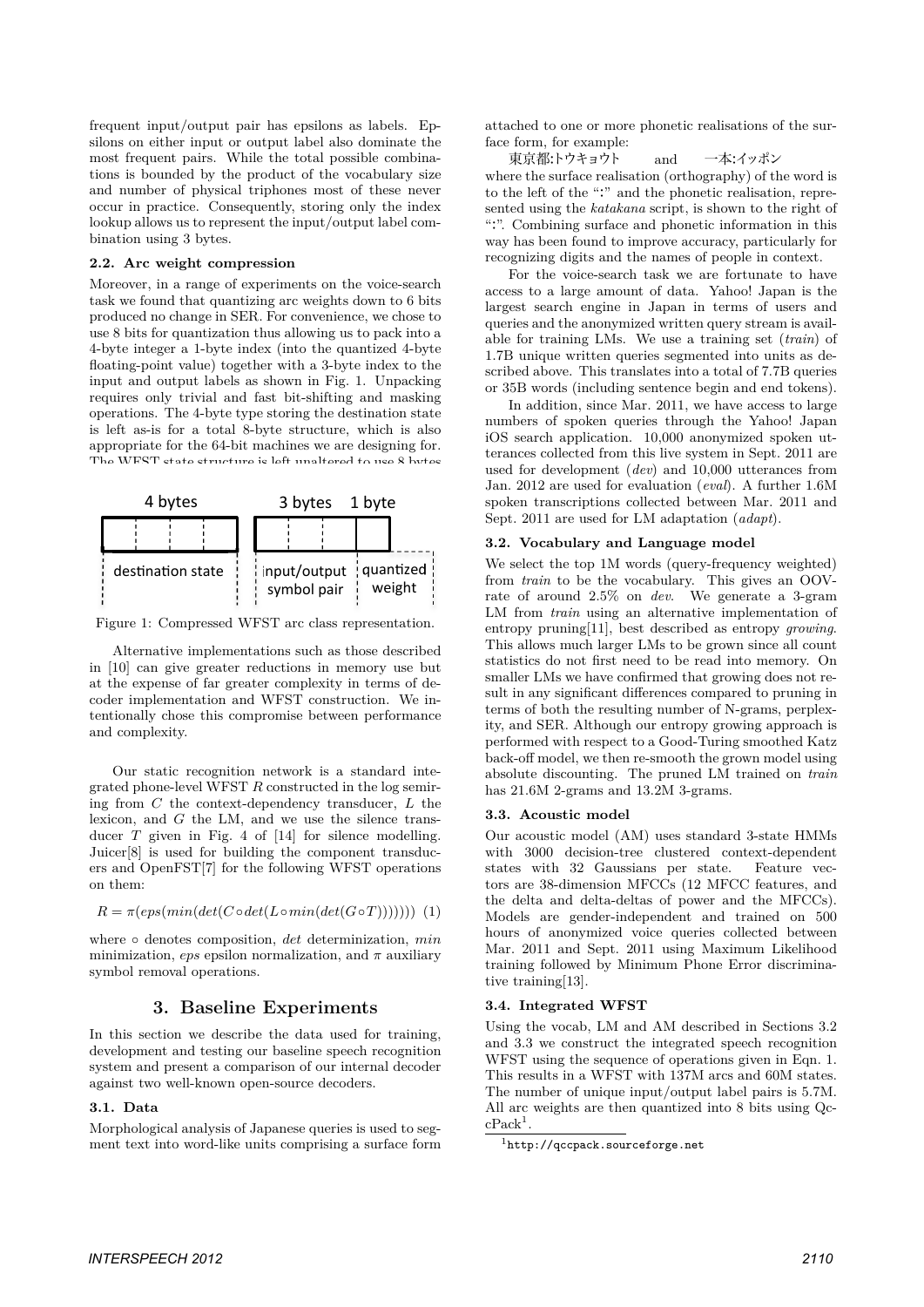### **3.5. Japanese scoring metrics**

Due to the segmentation and orthography issues associated with Japanese we typically use several metrics to determine performance. While others have used WebScore@N[12] as the test of recognition accuracy we choose not to use it since it is difficult to control for changes in the underlying search engine. Instead, we employ a form of sentence error rate (SER) which first tries to match the orthography character-for-character, then backs off to an exact pronunciation match if it fails. We also use the character error rate (CER).

#### **3.6. Performance comparison**

In Fig. 2 we plot SER vs. RTF on *eval* for our internal decoder (which always generates lattice traceback information) and two open-source decoders: (1) the WFSTbased decoder Juicer v1.0.0 (decoderLite)[8] and (2) the lexical-tree based decoder Julius[9] v4.2.1 which uses a 2-gram forward pass followed by a 3-gram backward pass for decoding. For each decoder parameters (primarily beam, band, LM weight and insertion penalty (and also phone-end beam for Juicer)) were optimized on *dev* and results are reported on *eval*.



Figure 2: Sentence error rate vs. RTF curve of the three different recognizers (internal, Julius and Juicer) on *eval* over a range of decoder parameters optimized on *dev*.

All experiments were performed on a 2xCPU Intel(R) Xeon(R) X5675 @3.07GHz each with 6 cores, 12MB caches and 128GB RAM and running CentOS 5.4.3 64 bit. All decoders were compiled using GCC 4.1.2.

Comparing the performance at each decoder's realtime performance point we see that our internal decoder requires about 2.3GB memory whereas Juicer requires 9.9GB (330% more), and Julius around 1.6GB (30% less). To obtain better results with Julius (second curve from top) it was necessary to run the first pass with an unpruned forward 2-gram. Pruning the LMs to the same extent as used in the other decoders results in much worse performance (top-most curve). Memory usage and RTF go up with increasing beam for all decoders. In subsequent experiments we use the same configuration of our internal decoder running at 1xRT to generate lattices for subsequent rescoring.

## **4. LM Adaptation Experiments**

In this section, we perform simple LM adaptation by interpolating the baseline LM which was trained only on written queries (*train*) with an LM trained on manually transcribed spoken utterances (*adapt*) as follows:

$$
P(w | h) = \lambda \cdot P_{train}(w | h) + (1 - \lambda) \cdot P_{adapt}(w | h) \tag{2}
$$

where  $\lambda$  is determined empirically for each size of adaptation data by minimizing SER or CER, accordingly, on *dev* lattices, generated using the baseline LM.

### **4.1. Japanese text segmentation / normalization**

Typically, a Japanese morphological analyser is used to perform word segmentation of written text, but it has the following drawbacks for spoken text transcribed by humans. Firstly, it segments the orthographic representation of the input text and ignores any spoken information which is sometimes useful to select the correct word segmentation. For example, segmentation of the query 東京都 has two alternatives 東京:トウキョウ 都:ト and 東:ヒガシ 京都:キョウト (the pronunciation differs according to the segmentation: "tokyo to" vs. "higashi kyoto") but only the former is compatible with the original manual transcription. Secondly, the word definition in a morphological analyzer is optimized for its performance and efficiency. For example, the query  $-\bar{\mathbb{A}}$  is usually segmented into  $-$  and  $\bar{A}$  by popular morphological analyzers. However, our ASR word definition favours 一本 as a single word since its pronunciation has a nasal sound change which we wish to preserve.

Suffice to say there is no agreed-upon definition of a word in Japanese. For manual transcriptions both the orthographic form and the spoken pronunciation are transcribed using whatever segmentation the transcriber deems appropriate. Manual transcription and segmentation will therefore likely differ both among transcribers and also automatic segmentation systems. Moreover, simply ignoring the initial manual segmentations by concatenating and re-segmenting automatically does not always work.

To integrate the manual transcriptions with our existing LMs, we first have to map to the required segmentation while preserving the human annotated surface form and pronunciation. To ensure consistent segmentation between human transcribed text and our existing integrated WFST we perform the following WFST operations:

- *•* Step 1:
	- **–** Prepare a WFST *P* from the pronunciation of transcribed query; input and output symbols are triphones.
	- **–** Prepare a WFST *O* from orthography of transcribed query; input and output symbols are orthographic characters.
	- **–** Prepare a dictionary WFST *D*; input symbols are orthographic characters and outputs are words.
- *•* Step 2:
	- **–** Compose *P* with the integrated phone-level recog-nition transducer *R* from Eqn. 1. Obtain an N-best candidate WFST *N* with triphone input labels and word output labels.

*•* Step 3:

- Project output labels in *N* to give  $proj(N)$  with word input and output labels.
- *•* Step 4: